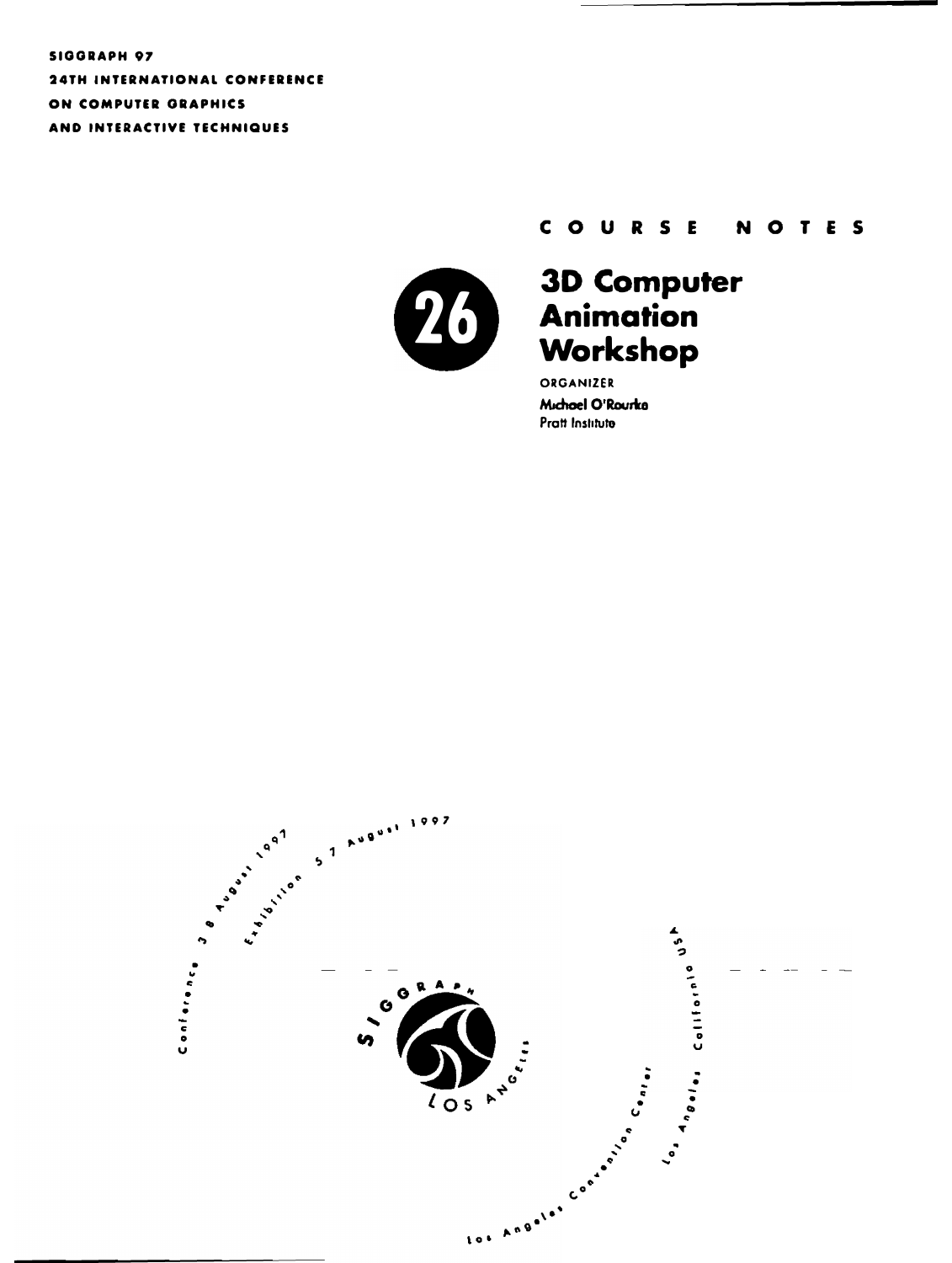## **3D Computer Animation Workshop**

Siggraph'97 Course #26 Notes

## **Course Presenter**

Michael O'Rourke **Pratt Institute** 

## **Administrative Assistant**

Khalida Lockheed Pratt Institute

## **Animation Assistants**

Mieko Iwata Pratt Institute **Abbey Klotz, Pratt Institute** Wei Yi Lin, Pratt Institute Khalida Lockheed Pratt Institute Mark Meyer Pratt Institute Annie O Donnell Pratt Institute **Lillian Shieh Pratt Institute** Lina Yamaguchi Pratt Institute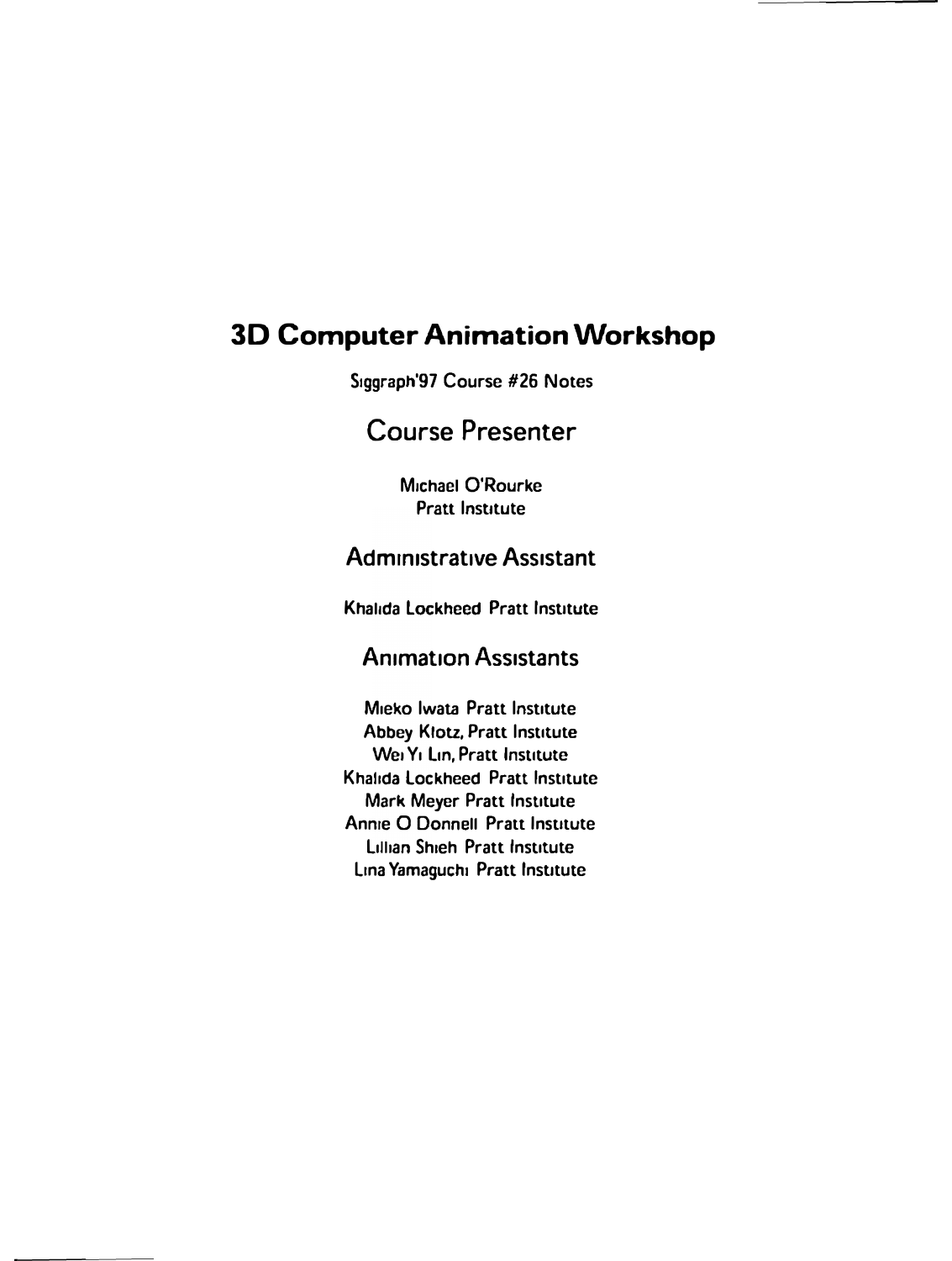**Special Note to all Course participants** 

**Please bring your copy of these Course Notes with you to the Workshop, you will need to follow the Exercise portions of these Notes as you work at the machines**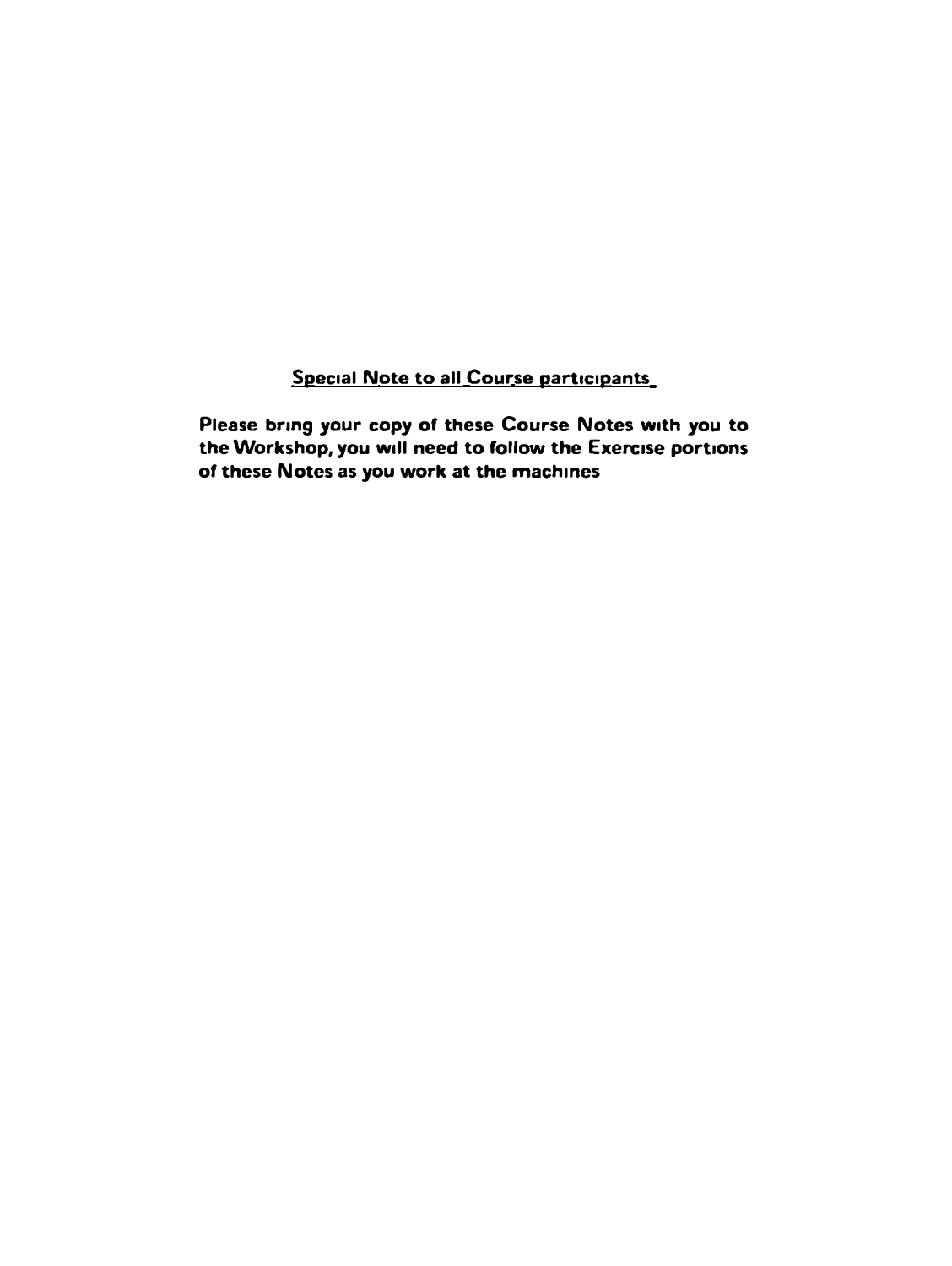## Acknowledgements

**I wish to thank the S1ggraph organization and m particular Barb Helfer Courses Chair and Steve Alexander Creative**  Applications Lab Chair, for their help in organizing this Workshop 1 also want to express my gratitude to all the people at Softimage for **generously contributing their support to the Workshop Finally I want to thank all of my colleagues at Pratt Institute for their support especially Rick Barry Chair of the CGIM department Khahda**  Lockheed for her help in the preparation of these Course Notes and **other Workshop materials and all of my students and former**  students who helped as Animation Assistants to this Workshop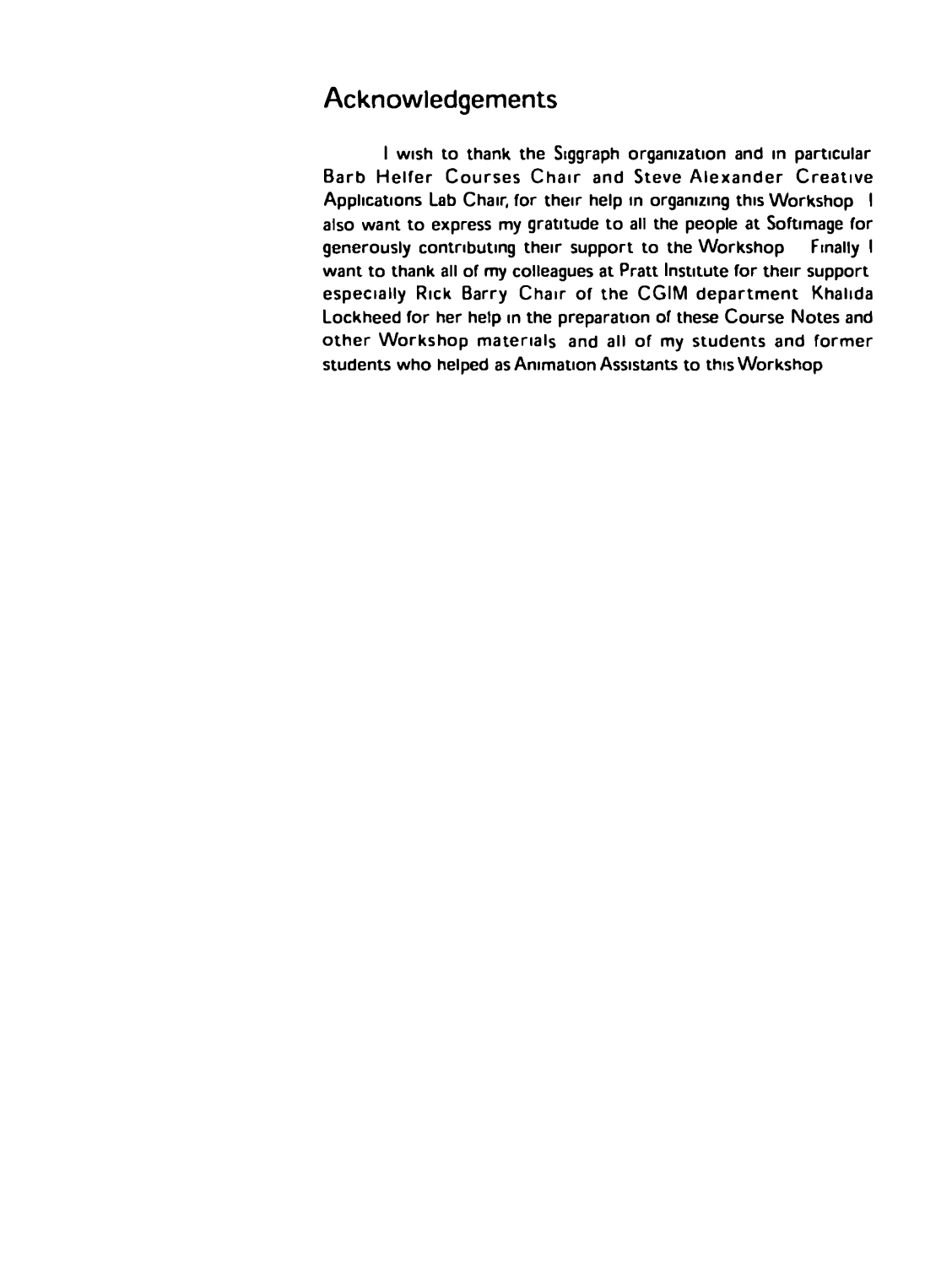# **Contents**

| <b>Author Biography</b>           | 1                       |
|-----------------------------------|-------------------------|
| Introduction                      | 2                       |
| Part 1                            | 3                       |
| Lecture 1                         |                         |
| <b>Coordinate Systems</b>         | 5                       |
| <b>Geometric Primitives</b>       | 5                       |
| Transformations                   | 6                       |
| Keyframing                        | $\overline{\mathbf{z}}$ |
| <b>Wireframe Preview</b>          | 8                       |
| Parameter Curve Editing           | 9                       |
| Exercise 1                        | 11                      |
| Part 2                            | 19                      |
| Lecture 2                         |                         |
| <b>The Camera</b>                 | 21                      |
| Lighting                          | 22                      |
| Surface Characteristics/Shaders   | 22                      |
| <b>Basic Texture Mapping</b>      | 22                      |
| Rendering & Shading Algorithms    | 24                      |
| <b>Final Frame Considerations</b> | 25                      |
| <b>Flipbooks</b>                  | 25                      |
| <b>Exercise 2</b>                 | 27                      |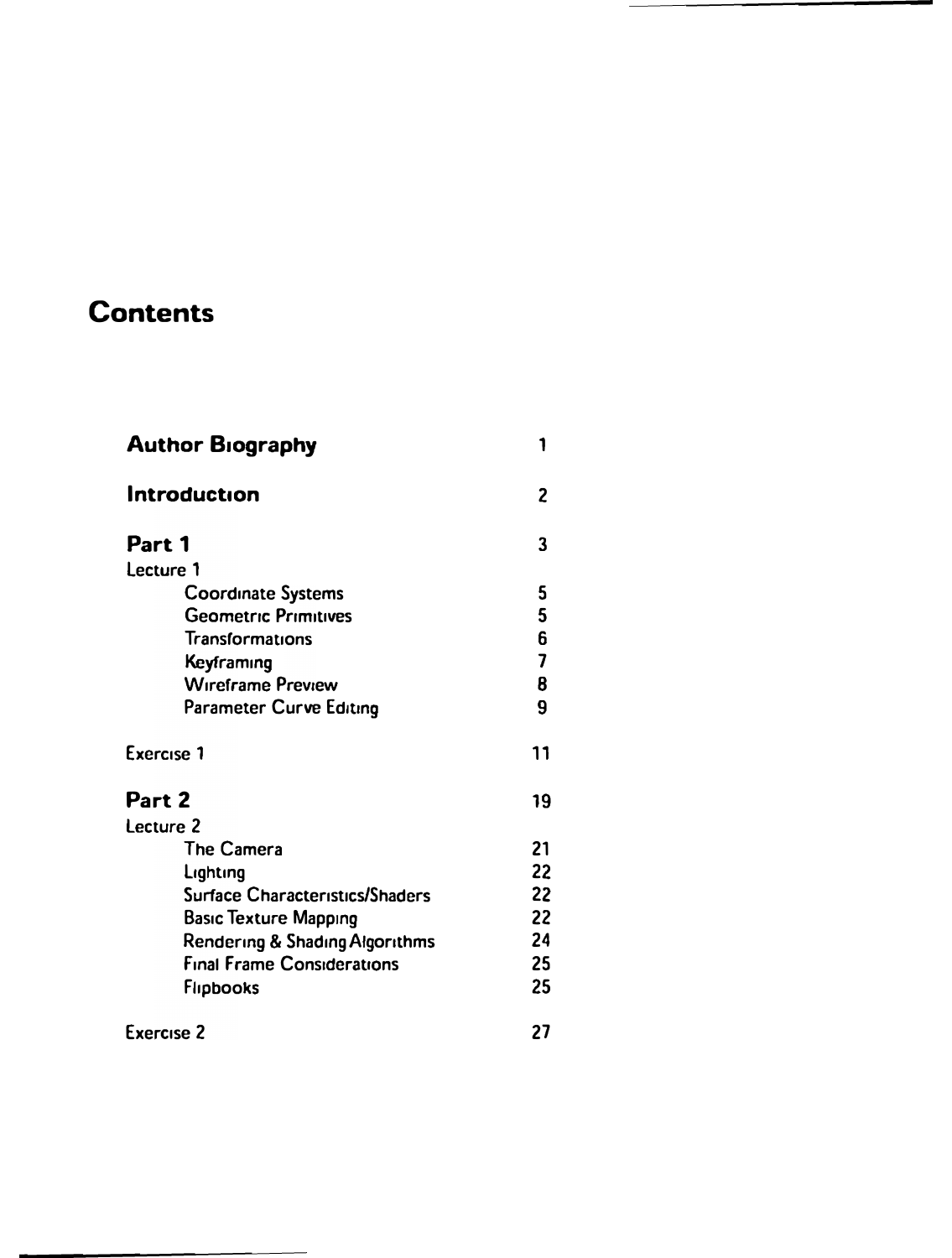| Part 3                                       | 33 |
|----------------------------------------------|----|
| Lecture 3                                    |    |
| Polygonal Modeling                           | 35 |
| Patch Modeling                               | 35 |
| <b>Common Modeling Techniques</b>            | 36 |
| Surface Editing                              | 36 |
| <b>Object Path Animation</b>                 | 37 |
| <b>Camera Path Animation</b>                 | 37 |
| <b>Bump and Transparency Mapping</b>         | 38 |
| Exercise 3                                   | 39 |
| Part 4                                       | 49 |
| Lecture 4                                    |    |
| <b>Hierarchies</b>                           | 51 |
| <b>Rotational and Positional Constraints</b> | 52 |
| <b>Inverse Kinematics</b>                    | 53 |
| <b>Rigid Surfaces</b>                        | 54 |
| <b>Flexible Surfaces</b>                     | 55 |
| Recording                                    | 56 |
| Exercise 4                                   | 57 |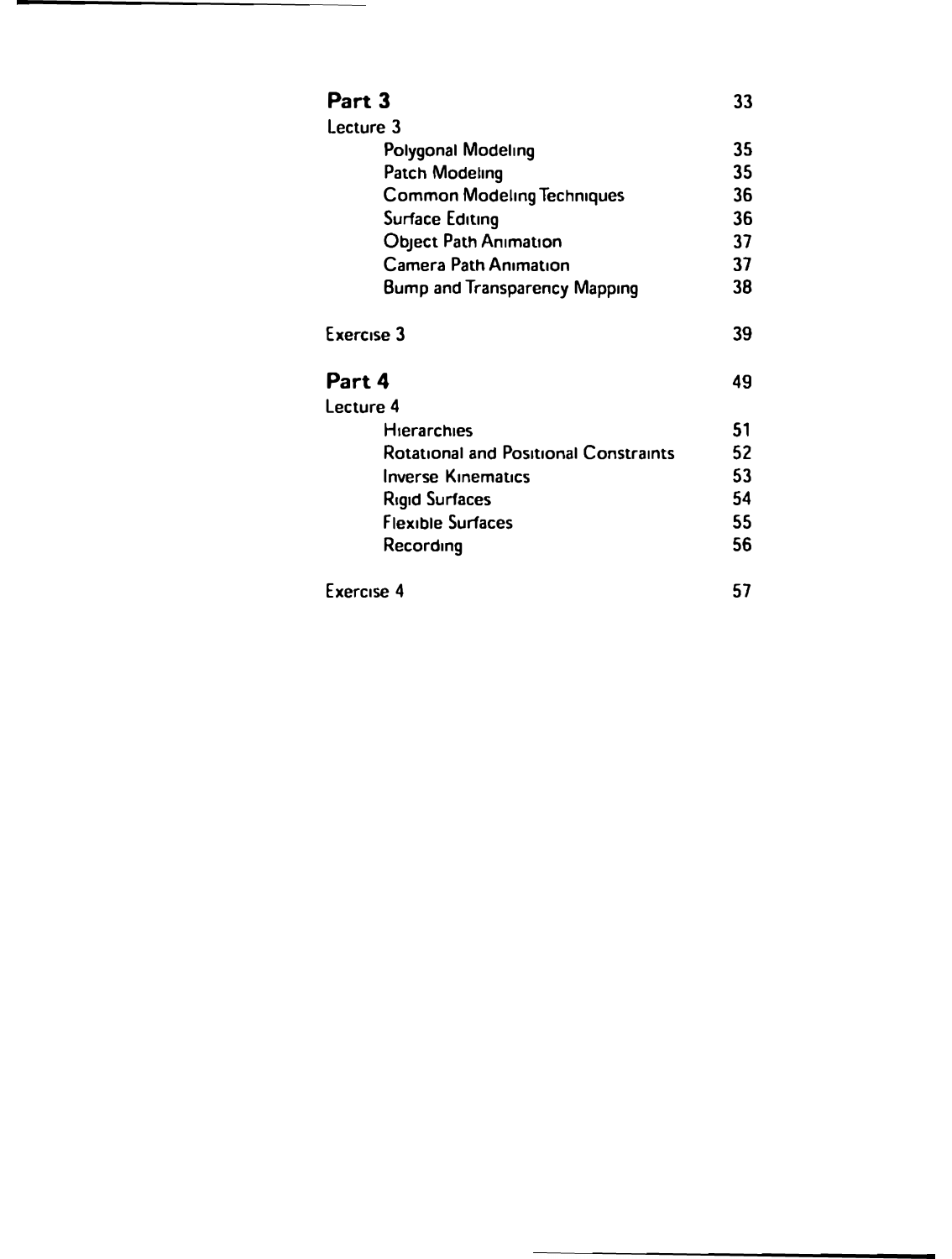## Author Biography

**Michael O'Rourke Is an artist and animator and Associate**  Professor in the Department of Computer Graphics and Interactive **Media at Pratt Institute m Brooklyn,** NY **His professional training In**  the arts includes an MFA degree from the University of **Pennsylvania Following his studies, he was a Senior Research Staff Artist at the New York Institute or Technology Computer Graphics**  Laboratory, where he worked on personal animations and artwork **as well as commercial animations contnbutmg to a Cho award**  winning animation and a first prize winner at the Los Angeles **Animation Celebration** 

**At Pratt, he Is the semor faculty member and lead instructor m the animation program or Pratt s Department of Computer Graphics and Interactive Media He Is also the author or** *Prmc,ples* **of**  *Three-D,mens,onal Computer Animation* **(WW Norton, 1995) While teaching, he continues to work on his own artwork, both animation and still imagery, concentrating most recently on several series of**  prints He has exhibited his work internationally, and is one of the featured artists in the Siggraph '97 Ongoings exhibition He has also **done several series of computer aided sculpture and graphrc works for the artist Frank Stella** 

**In add1tIon to his experience as an artist he has broad experience as an educator His studies m this area were at Harvard**  University, where he earned an Ed M degree In addition to his **teaching at Pratt he has taught Kindergarten, English as a foreign**  language in West Africa, and conversational French

**Contact Information** 

**Michael O'Rourke Pratt Institute Dept of Computer Graphics & Interactive Media 200 Willoughby Ave Brooklyn, NY 11205** 

**morourke@pratt edu**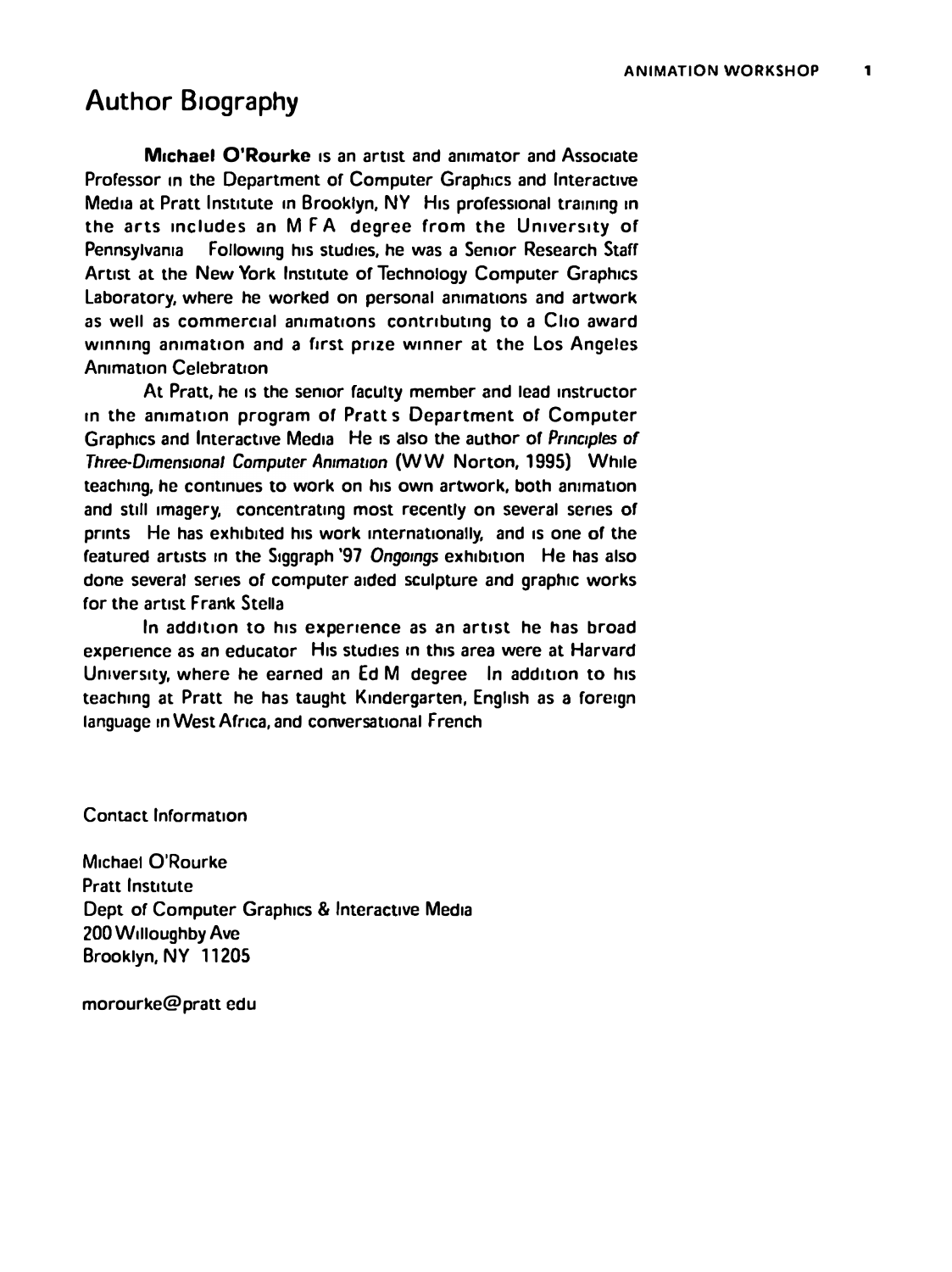#### **Introduction**

**This course 1s a beginning level hands on workshop whose**  objective is to introduce participants to the principles and practice of high end 3D computer animation This goal is accomplished in **the course through a combination of lecture presentations and**  hands on experience with one of todays major high end 3D software packages Beginning with simple modeling rendering and keyframing participants progress through more complex techniques including texture mapping path animation hierarchical animation inverse kinematics and envelope surfaces Participants learn both **the underlying principles that are shared by all** 30 **computer animation software packages as well as how these principles are implemented on one of todays important software packages** 

The course is divided into four parts with each part consisting of a brief lecture presentation on the principles of 3D **animation a brief demonstration or how these principles are implemented on the software package used by the Workshop and**  an extended exercise in which participants work with this software to develop a short animation utilizing those principles

The writtenNotes for this course printed here follow the **structure of the course itself - that 1s four parts with each part cons1stmg of a brief lecture and an extended exercise The exercises are m the form of command by command tutorials for**  *Soft,mage v3* 7 **which 1s the software package used in the Workshop** 

**In the lecture portion or these Notes the text was adapted from the author's book** *Prmc,ples of Three D1mens1onal Computer Ammat,on* (WW **Norton** 1995 239 **pages** 296 **1llustrat1ons ISBN** 0 **393 70202 2 \$48 00 USA) The tllustrauons for these Notes were**  taken directly from the same book Please note that the **1llustrat1ons retain the ongmal numbering as they appear in that book and are therefore not sequential as they appear here in these Notes Readers interested m a much more detailed explanation or the principles presented here as well as many other principles of three dimensional computer animation may find 1t useful to refer to the book** *Prmc,ples of Three D,mens,onal Computer Animation*  **mentioned above from which all this material 1s derived** 

**All the material m these Notes 1s copyrighted and Is subJect to all the protections and restrictions apphcable under law**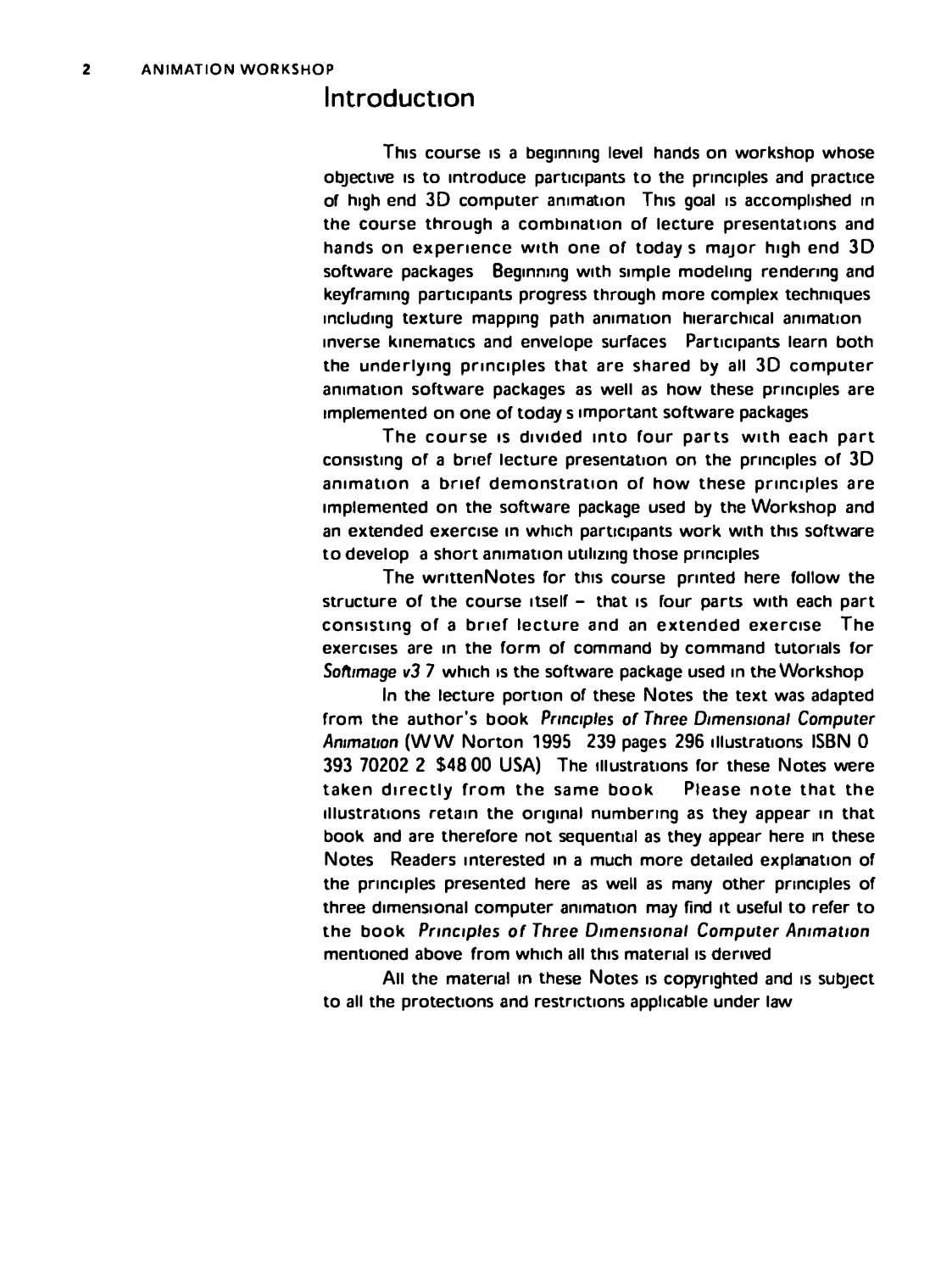## **Lecture 1**

**Coordinate Systems** 

**Geometric Primitives** 

**Transformations** 

**Keyframmg** 

**Wireframe Preview** 

Parameter Curve Editing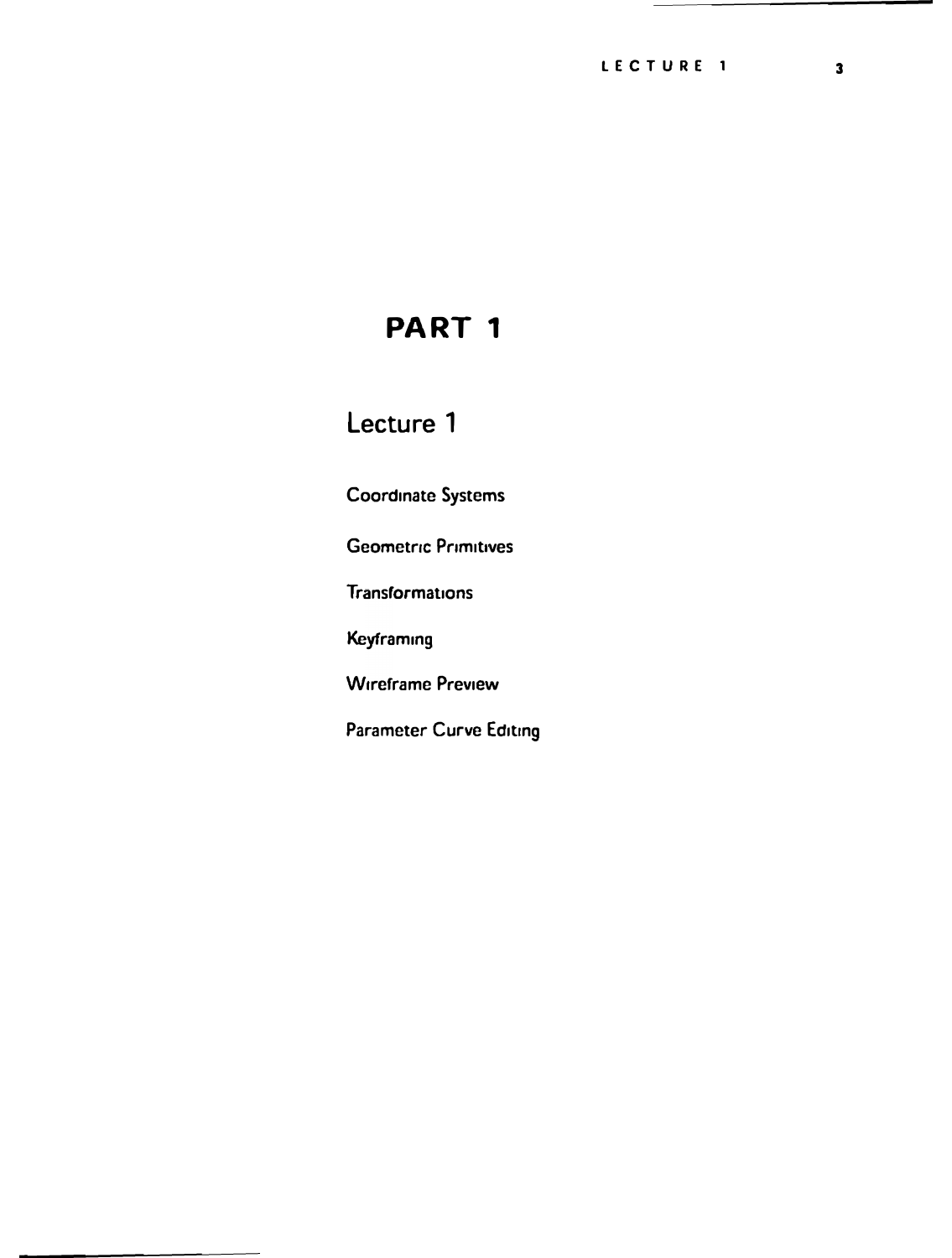## **Lecture 2**

**The Camera** 

**Lighting** 

**Surface Characteristics/Shaders** 

**Basic Texture Mapping** 

**Rendering & Shading Algorithms** 

**Final Frame Considerations** 

**Fhpbooks**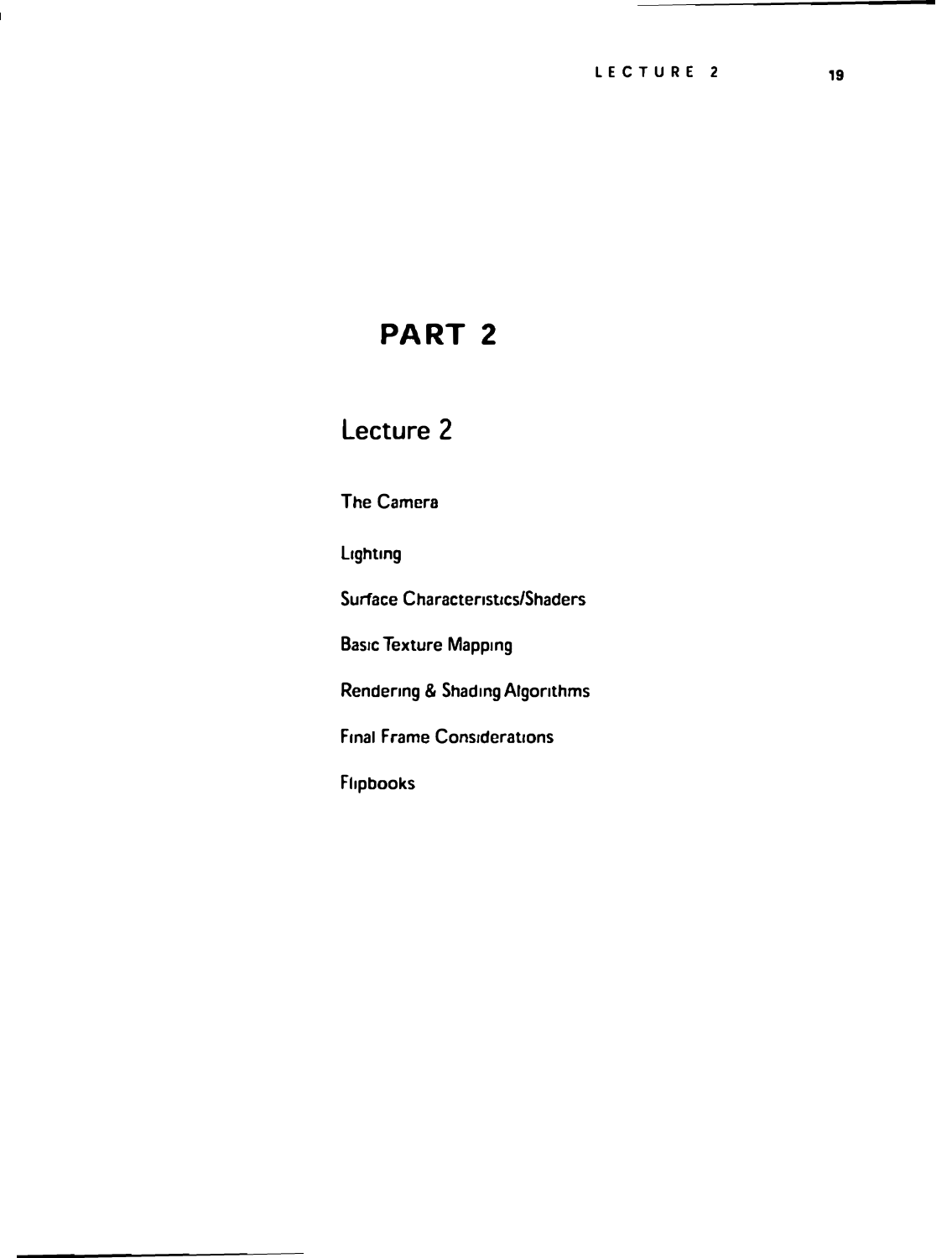## Lecture 3

**Polygonal Modeling** 

**Patch Modeling** 

**Common Modelmg Technrques** 

**Surface Editing** 

**Object Path Animation** 

**Camera Path Anrmat,on** 

**Bump and Transparency Mapping**